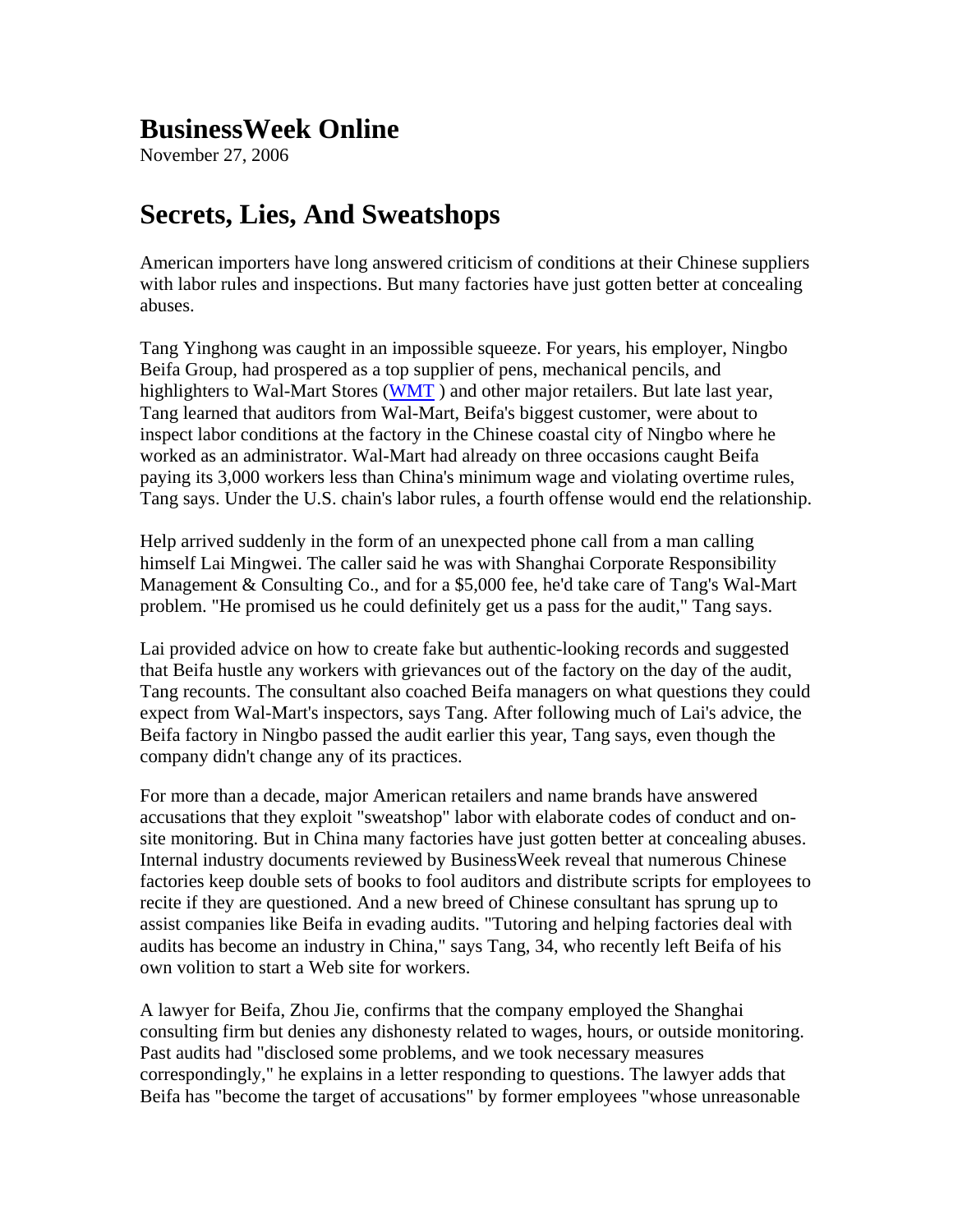demands have not been satisfied." Reached by cell phone, a man identifying himself as Lai says that the Shanghai consulting firm helps suppliers pass audits, but he declines to comment on his work for Beifa.

Wal-Mart spokeswoman Amy Wyatt says the giant retailer will investigate the allegations about Beifa brought to its attention by BusinessWeek. Wal-Mart has stepped up factory inspections, she adds, but it acknowledges that some suppliers are trying to undermine monitoring: "We recognize there is a problem. There are always improvements that need to be made, but we are confident that new procedures are improving conditions."

**CHINESE EXPORT** manufacturing is rife with tales of deception. The largest single source of American imports, China's factories this year are expected to ship goods to the U.S. worth \$280 billion. American companies continually demand lower prices from their Chinese suppliers, allowing American consumers to enjoy inexpensive clothes, sneakers, and electronics. But factory managers in China complain in interviews that U.S. price pressure creates a powerful incentive to cheat on labor standards that American companies promote as a badge of responsible capitalism. These standards generally incorporate the official minimum wage, which is set by local or provincial governments and ranges from \$45 to \$101 a month. American companies also typically say they hew to the government-mandated workweek of 40 to 44 hours, beyond which higher overtime pay is required. These figures can be misleading, however, as the Beijing government has had only limited success in pushing local authorities to enforce Chinese labor laws. That's another reason abuses persist and factory oversight frequently fails.

Some American companies now concede that the cheating is far more pervasive than they had imagined. "We've come to realize that, while monitoring is crucial to measuring the performance of our suppliers, it doesn't per se lead to sustainable improvements," says Hannah Jones, Nike Inc.'s (NKE ) vice-president for corporate responsibility. "We still have the same core problems."

This raises disturbing questions. Guarantees by multi-nationals that offshore suppliers are meeting widely accepted codes of conduct have been important to maintaining political support in the U.S. for growing trade ties with China, especially in the wake of protests by unions and antiglobalization activists. "For many retailers, audits are a way of covering themselves," says Auret van Heerden, chief executive of the Fair Labor Assn., a coalition of 20 apparel and sporting goods makers and retailers, including Nike, Adidas Group, Eddie Bauer, and Nordstrom (JWN ). But can corporations successfully impose Western labor standards on a nation that lacks real unions and a meaningful rule of law?

Historically associated with sweatshop abuses but now trying to reform its suppliers, Nike says that one factory it caught falsifying records several years ago is the Zhi Qiao Garments Co. The dingy concrete-walled facility set near mango groves and rice paddies in the steamy southern city of Panyu employs 600 workers, most in their early 20s. They wear blue smocks and lean over stitching machines and large steam-blasting irons. Today the factory complies with labor-law requirements, Nike says, but Zhi Qiao's general manager, Peter Wang, says it's not easy. "Before, we all played the cat-and-mouse game,"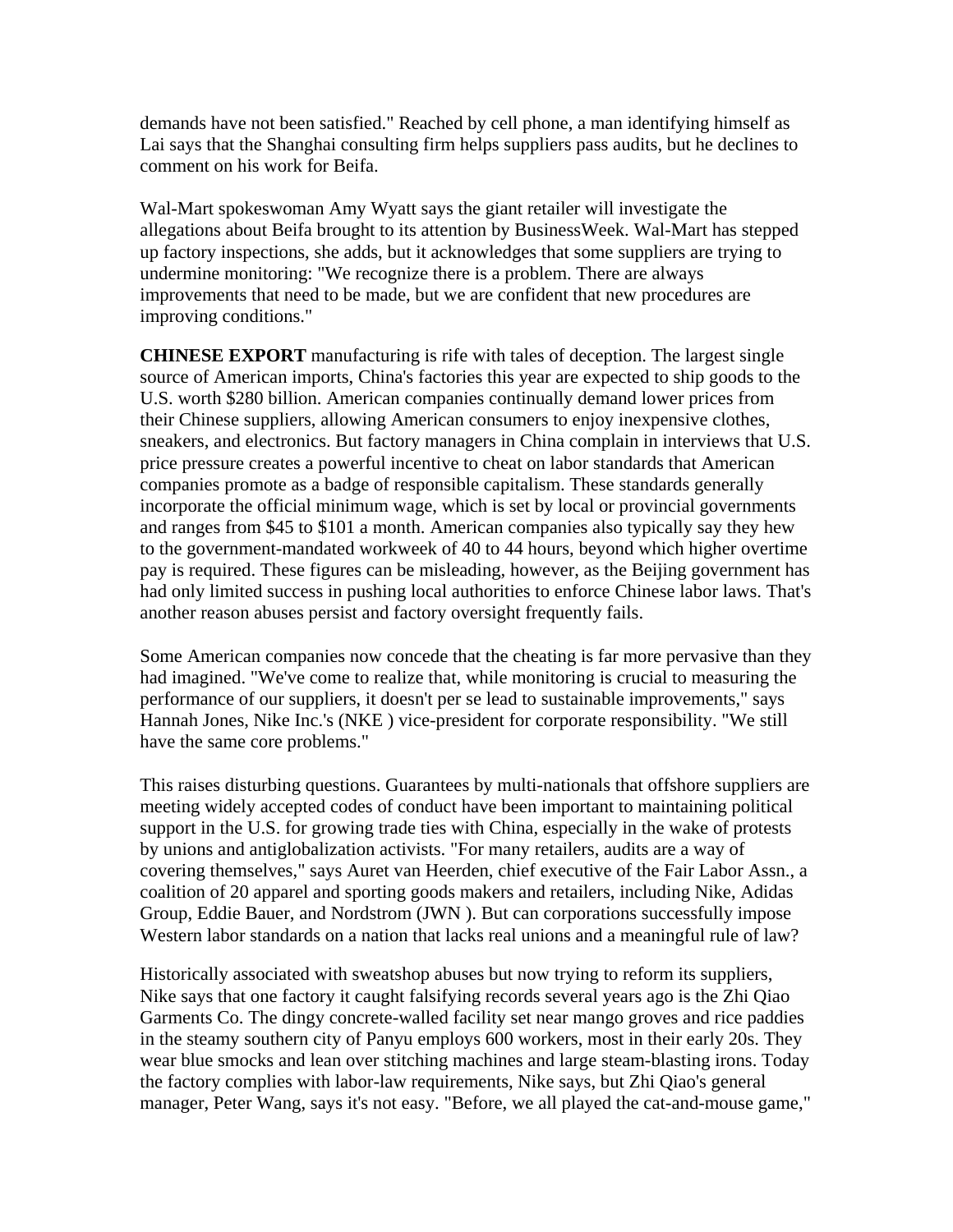but that has ended, he claims. "Any improvement you make costs more money." Providing for overtime wages is his biggest challenge, he says. By law, he is supposed to provide time-and-a-half pay after eight hours on weekdays and between double and triple pay for Saturdays, Sundays, and holidays. "The price [Nike pays] never increases one penny," Wang complains, "but compliance with labor codes definitely raises costs."

A Nike spokesman says in a written statement that the company, based in Beaverton, Ore., "believes wages are best set by the local marketplace in which a contract factory competes for its workforce." One way Nike and several other companies are seeking to improve labor conditions is teaching their suppliers more efficient production methods that reduce the need for overtime.

The problems in China aren't limited to garment factories, where labor activists have documented sweatshop conditions since the early 1990s. Widespread violations of Chinese labor laws are also surfacing in factories supplying everything from furniture and household appliances to electronics and computers. Hewlett-Packard, (HPQ ) Dell (DELL ), and other companies that rely heavily on contractors in China to supply notebook PCs, digital cameras, and handheld devices have formed an industry alliance to combat the abuses.

A compliance manager for a major multinational company who has overseen many factory audits says that the percentage of Chinese suppliers caught submitting false payroll records has risen from 46% to 75% in the past four years. This manager, who requested anonymity, estimates that only 20% of Chinese suppliers comply with wage rules, while just 5% obey hour limitations.

A RECENT VISIT by the compliance manager to a toy manufacturer in Shenzhen illustrated the crude ways that some suppliers conceal mistreatment. The manager recalls smelling strong paint fumes in the poorly ventilated and aging factory building. Young women employees were hunched over die-injection molds, using spray guns to paint storybook figurines. The compliance manager discovered a second workshop behind a locked door that a factory official initially refused to open but eventually did. In the back room, a young woman, who appeared to be under the legal working age of 16, tried to hide behind her co-workers on the production line, the visiting compliance manager says. The Chinese factory official admitted he was violating various work rules.

The situation in China is hard to keep in perspective. For all the shortcomings in factory conditions and oversight, even some critics say that workers' circumstances are improving overall. However compromised, pressure from multinationals has curbed some of the most egregious abuses by outside suppliers. Factories owned directly by such corporations as Motorola Inc (MOT ). and General Electric Co. (GE ) generally haven't been accused of mistreating their employees. And a booming economy and tightening labor supply in China have emboldened workers in some areas to demand better wages, frequently with success. Even so, many Chinese laborers, especially migrants from poor rural regions, still seek to work as many hours as possible, regardless of whether they are properly paid.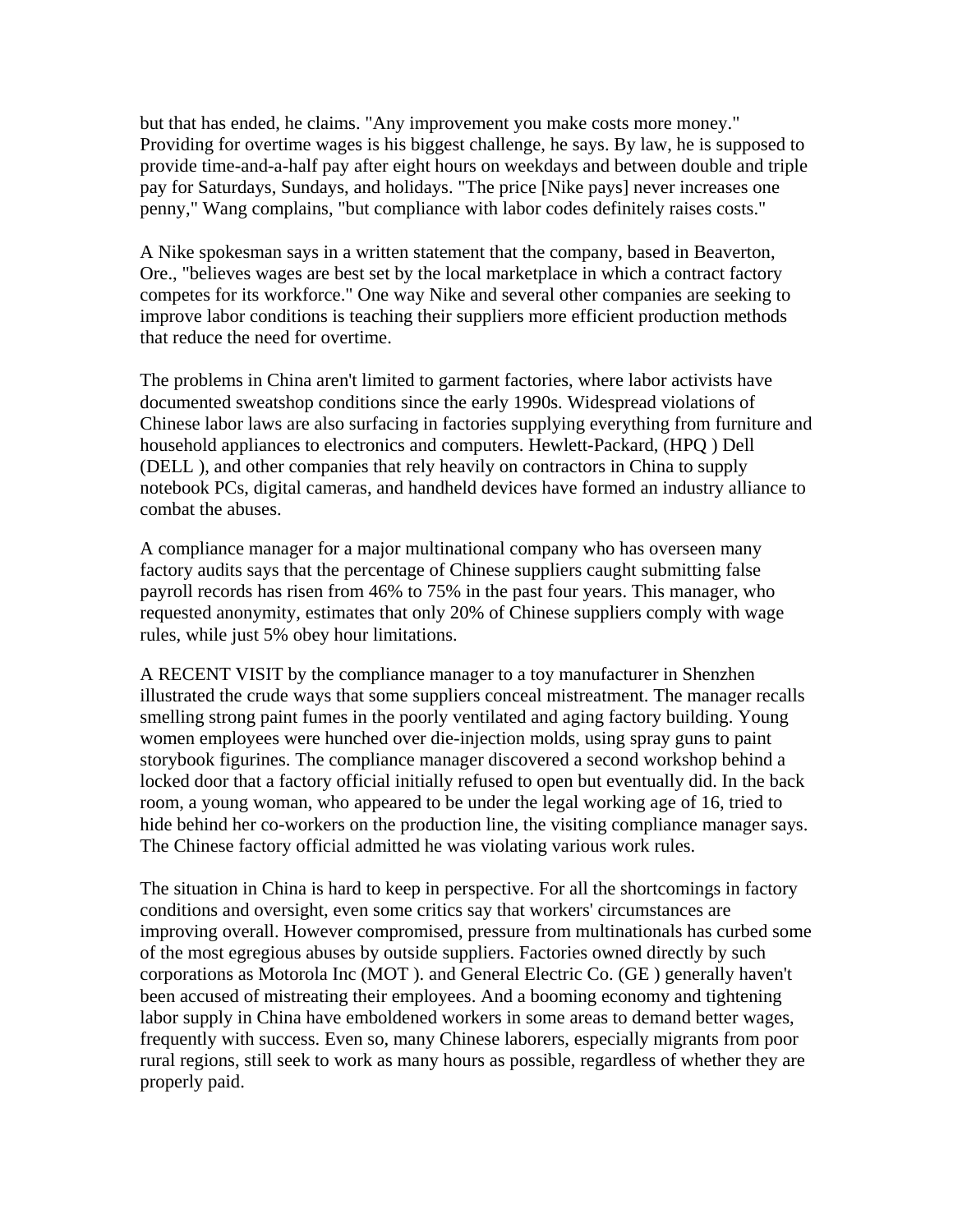In this shifting, often murky environment, labor auditing has mushroomed into a multimillion-dollar industry. Internal corporate investigators and such global auditing agencies as Cal Safety Compliance, sgs of Switzerland, and Bureau Veritas of France operate a convoluted and uncoordinated oversight system. They follow varying corporate codes of conduct, resulting in some big Chinese factories having to post seven or eight different sets of rules. Some factories receive almost daily visits from inspection teams demanding payroll and production records, facility tours, and interviews with managers and workers. "McDonald's (MCD ), Walt Disney, (DIS ) and Wal-Mart are doing thousands of audits a year that are not harmonized," says van Heerden of Fair Labor. Among factory managers, "audit fatigue sets in," he says.

Some companies that thought they were making dramatic progress are discovering otherwise. A study commissioned by Nike last year covered 569 factories it uses in China and around the world that employ more than 300,000 workers. It found labor-code violations in every single one. Some factories "hide their work practices by maintaining two or even three sets of books," by coaching workers to "mislead auditors about their work hours, and by sending portions of production to unauthorized contractors where we have no oversight," the Nike study found.

**THE FAIR LABOR ASSN**. released its own study last November based on unannounced audits of 88 of its members' supplier factories in 18 countries. It found an average of 18 violations per factory, including excessive hours, underpayment of wages, health and safety problems, and worker harassment. The actual violation rate is probably higher, the fla said, because "factory personnel have become sophisticated in concealing noncompliance related to wages. They often hide original documents and show monitors falsified books."

While recently auditing an apparel manufacturer in Dongguan that supplies American importers, the corporate compliance manager says he discussed wage levels with the factory's Hong Kong-based owner. The 2,000 employees who operate sewing and stitching machines in the multi-story complex often put in overtime but earn an average of only \$125 a month, an amount the owner grudgingly acknowledged to the compliance manager doesn't meet Chinese overtime-pay requirements or corporate labor codes. "These goals are a fantasy," the owner said. "Maybe in two or three decades we can meet them."

Pinning down what Chinese production workers are paid can be tricky. Based on Chinese government figures, the average manufacturing wage in China is 64 cents an hour, according to the U.S. Bureau of Labor Statistics and demographer Judith Banister of Javelin Investments, a consulting firm in Beijing. That rate assumes a 40-hour week. In fact, 60- to 100-hour weeks are common in China, meaning that the real manufacturing wage is far less. Based on his own calculations from plant inspections, the veteran compliance manager estimates that employees at garment, electronics, and other export factories typically work more than 80 hours a week and make only 42 cents an hour.

BusinessWeek reviewed summaries of 28 recent industry audits of Chinese factories serving U.S. customers. A few factories supplying Black & Decker, (BDK ) Williams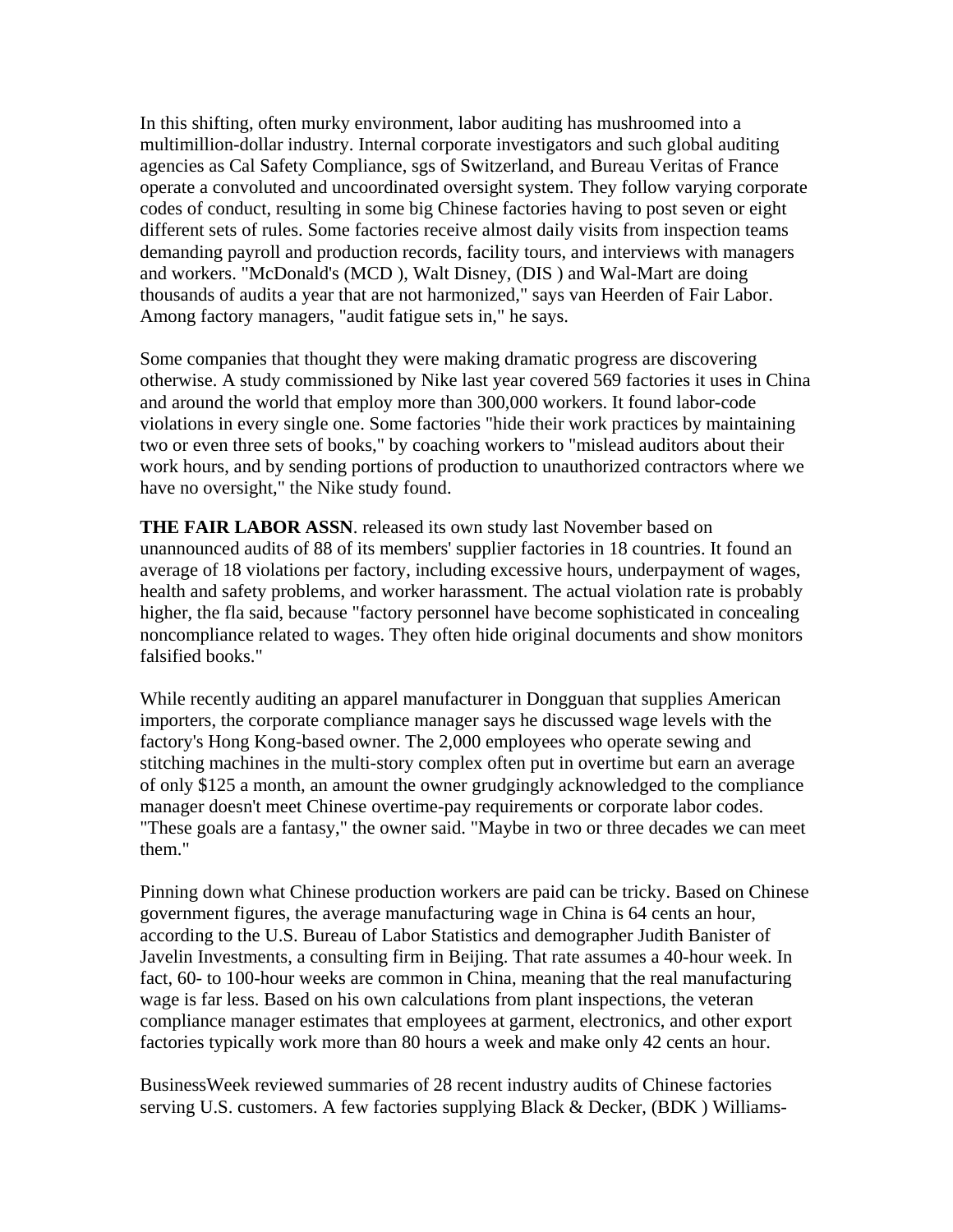Sonoma, and other well-known brands turned up clean, the summaries show. But these facilities were the exceptions.

At most of the factories, auditors discovered records apparently meant to falsify payrolls and time sheets. One typical report concerns Zhongshan Tat Shing Toys Factory, which employs 650 people in the southern city of Zhongshan. The factory's main customers are Wal-Mart and Target. (TGT ) When an American-sponsored inspection team showed up this spring, factory managers produced time sheets showing each worker put in eight hours a day, Monday through Friday, and was paid double the local minimum wage of 43 cents per hour for eight hours on Saturday, according to an audit report.

But when auditors interviewed workers in one section, some said that they were paid less than the minimum wage and that most of them were obliged to work an extra three to five hours a day, without overtime pay, the report shows. Most toiled an entire month without a day off. Workers told auditors that the factory had a different set of records showing actual overtime hours, the report says. Factory officials claimed that some of the papers had been destroyed by fire.

Wal-Mart's Wyatt doesn't dispute the discrepancies but stresses that the company is getting more aggressive overall in its monitoring. Wal-Mart says it does more audits than any other company--13,600 reviews of 7,200 factories last year alone--and permanently banned 141 factories in 2005 as a result of serious infractions, such as using child labor. In a written statement, Target doesn't respond to the allegations but says that it "takes very seriously" the fair treatment of factory workers. It adds that it "is committed to taking corrective action--up to and including termination of the relationship for vendors" that violate local labor law or Target's code of conduct. The Zhongshan factory didn't respond to repeated requests for comment.

An audit late last year of Young Sun Lighting Co., a maker of lamps for Home Depot, (HD ) Sears (SHLD ), and other retailers, highlighted similar inconsistencies. Every employee was on the job five days a week from 8 a.m. to 5:30 p.m., with a lunch break and no overtime hours, according to interviews with managers, as well as time sheets and payroll records provided by the 300-worker factory in Dongguan, an industrial city in Guangdong Province. But other records auditors found at the site and elsewhere--backed up by auditor interviews with workers--revealed that laborers worked an extra three to five hours a day with only one or two days a month off during peak production periods. Workers said they received overtime pay, but the "auditor strongly felt that these workers were coached," the audit report states.

Young Sun denies ever violating the rules set by its Western customers. In written answers to questions, the lighting manufacturer says that it doesn't coach employees on how to respond to auditors and that "at present, there are no" workers who are putting in three to five extra hours a day and getting only one or two days off each month. Young Sun says that it follows all local Chinese overtime rules.

Home Depot doesn't contest the inconsistencies in the audit reports about Young Sun and three other factories in China. "There is no perfect factory, I can guarantee you," a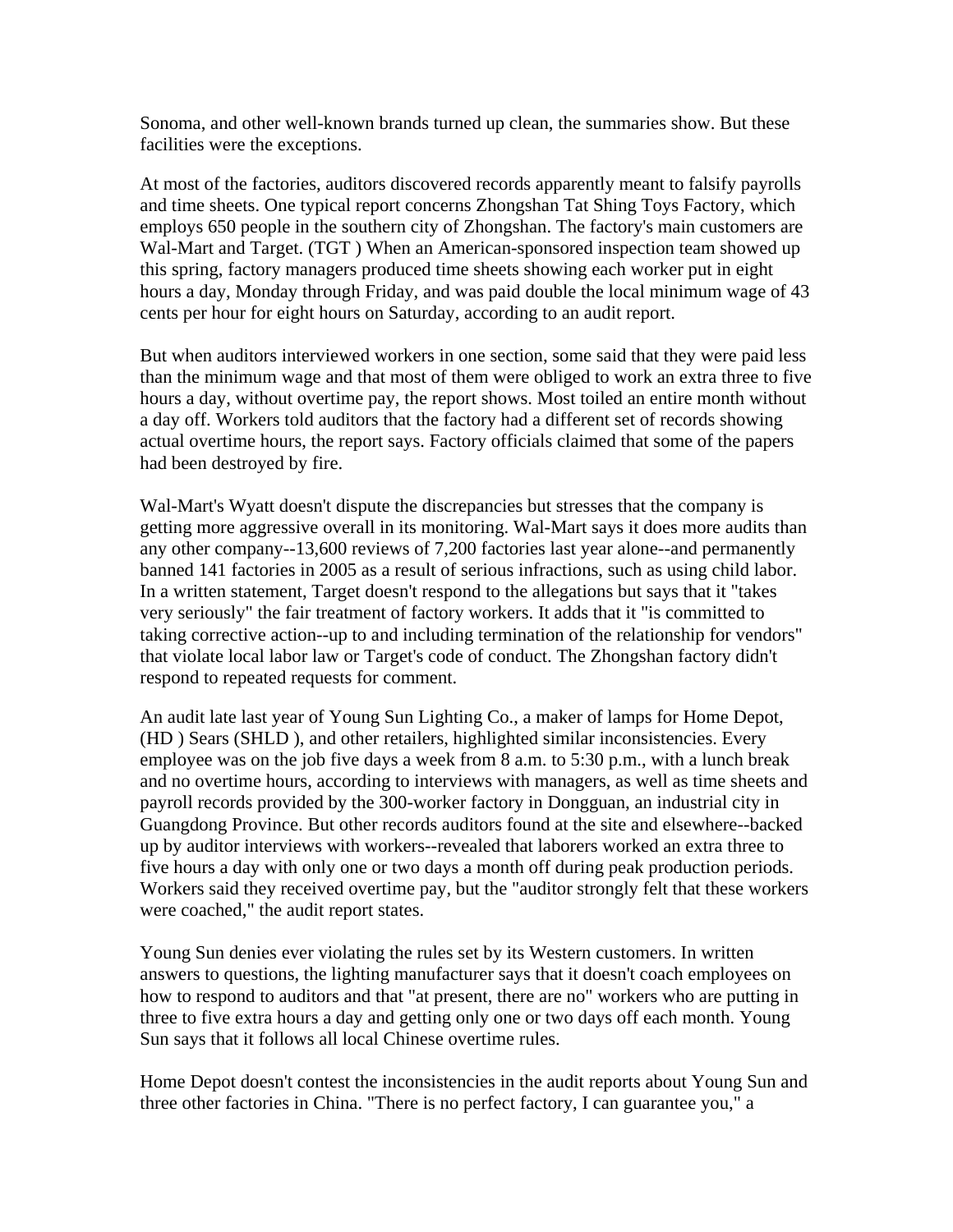company spokeswoman says. Instead of cutting off wayward suppliers, Home Depot says that it works with factories on corrective actions. If the retailer becomes aware of severe offenses, such as the use of child labor, it terminates the supplier. A Sears spokesman declined to comment.

Coaching of workers and midlevel managers to mislead auditors is widespread, the auditing reports and BusinessWeek interviews show. A document obtained last year during an inspection at one Chinese fabric export factory in the southern city of Guangzhou instructed administrators to take these actions when faced with a surprise audit: "First notify underage trainees, underage full-time workers, and workers without identification to leave the manufacturing workshop through the back door. Order them not to loiter near the dormitory area. Secondly, immediately order the receptionist to gather all relevant documents and papers." Other pointers include instructing all workers to put on necessary protective equipment such as earplugs and face masks.

**SOME U.S. RETAILERS SAY** this evidence isn't representative and that their auditing efforts are working. BusinessWeek asked J.C. Penney Co. (JCP ) about audit reports included among those the magazine reviewed that appear to show falsification of records to hide overtime and pay violations at two factories serving the large retailer. Penney spokeswoman Darcie M. Brossart says the company immediately investigated the factories, and its "auditors observed no evidence of any legal compliance issues."

In any case, the two factories are too small to be seen as typical, Penney executives argue. The chain has been consolidating its China supply base and says that 80% of its imports now come from factories with several thousand workers apiece, which are managed by large Hong Kong trading companies that employ their own auditors. Quality inspectors for Penney and other buyers are at their supplier sites constantly, so overtime violations are hard to hide, Brossart says.

Chinese factory officials say, however, that just because infractions are difficult to discern doesn't mean they're not occurring. "It's a challenge for us to meet these codes of conduct," says Ron Chang, the Taiwanese general manager of Nike supplier Shoetown Footwear Co., which employs 15,000 workers in Qingyuan, Guangdong. Given the fierce competition in China for foreign production work, "we can't ask Nike to increase our price," he says, so "how can we afford to pay the higher salary?" By reducing profit margins from 30% to 5% over the past 18 years, Shoetown has managed to stay in business and obey Nike's rules, he says.

But squeezing margins doesn't solve the larger social issue. Chang says he regularly loses skilled employees to rival factories that break the rules because many workers are eager to put in longer hours than he offers, regardless of whether they get paid overtime rates. Ultimately, the economics of global outsourcing may trump any system of oversight that Western companies attempt. And these harsh economic realities could make it exceedingly difficult to achieve both the low prices and the humane working conditions that U.S. consumers have been promised.